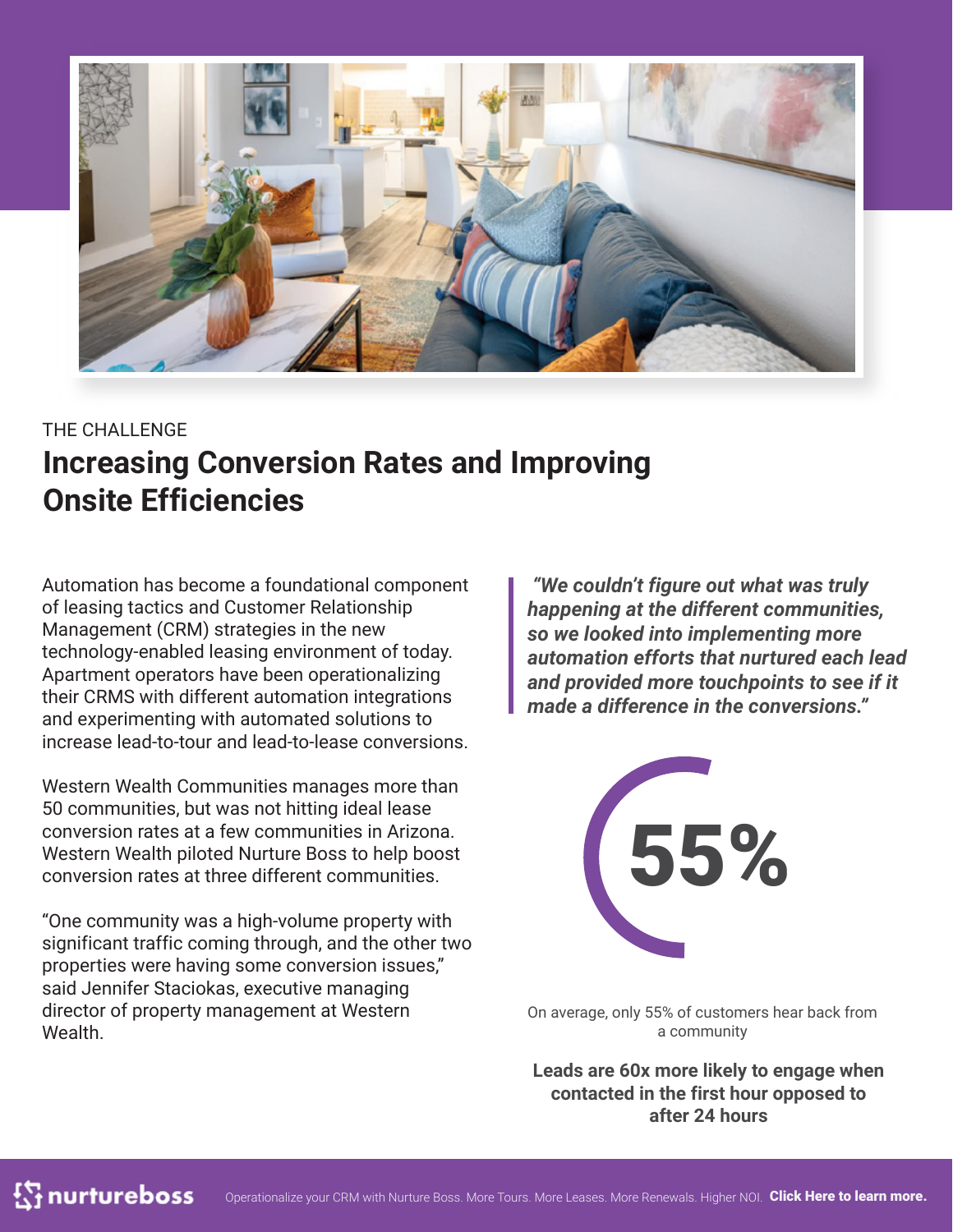#### THE SOLUTION

# **Implementing Nurture Boss' Lease Conversion Automation to Boost Lead to Lease Conversions**

Staciokas was connected to the Nurture Boss team through some mentor meetings she ran, and became intrigued by Nurture Boss' unique Lease Conversion Automation tool. Nurture Boss nurtures each and every lead by automating timely, consistent and personalized follow up messaging via text or email to all customers and provides the necessary touchpoints to drive them through the sales funnel.

#### *"Nurture Boss' Lease Conversion Automation was something different than we had seen in the marketplace," Staciokas said. "We were looking for an automation tool that could provide more value to not only our onsite teams, but to the customers."*

Western Wealth did a pilot with Nurture Boss' Lease Conversion Automation at three communities in Arizona – The Mod, Onnix and Villas De Azul – to determine if nurturing those leads in conjunction with the CRM would increase conversion rates and add value to the properties.

"Lead and lease performance impact the overall value of the property," Staciokas said. "Maximizing leads and closing leases adds more value to the community, and just one lead can be extremely important when you think about the true value of the property."

On average, only 55% of customers hear back from a community they reach out to, and the first property to reach out will usually secure the lease.

"Customers often don't get a call or an email back, and then the lead just dies," Staciokas said. "That's not good for either party. With automation, we're able to maintain constant communication, and onsite teams have less leg work to do. They're able to close those leads faster because they're able to know who truly has the intent and real desire to move."

Automating communication with customers ensures every customer is receiving touchpoints in the apartment search journey. That personalized correspondence helps move customers through the funnel and makes their decision even easier.

"The personalized and consistent communication Nurture Boss provides not only keeps customers engaged early on in the apartment search," she said. "But it also helps keep our onsite teams focused on the high-level actions they need to close leases at a higher rate."





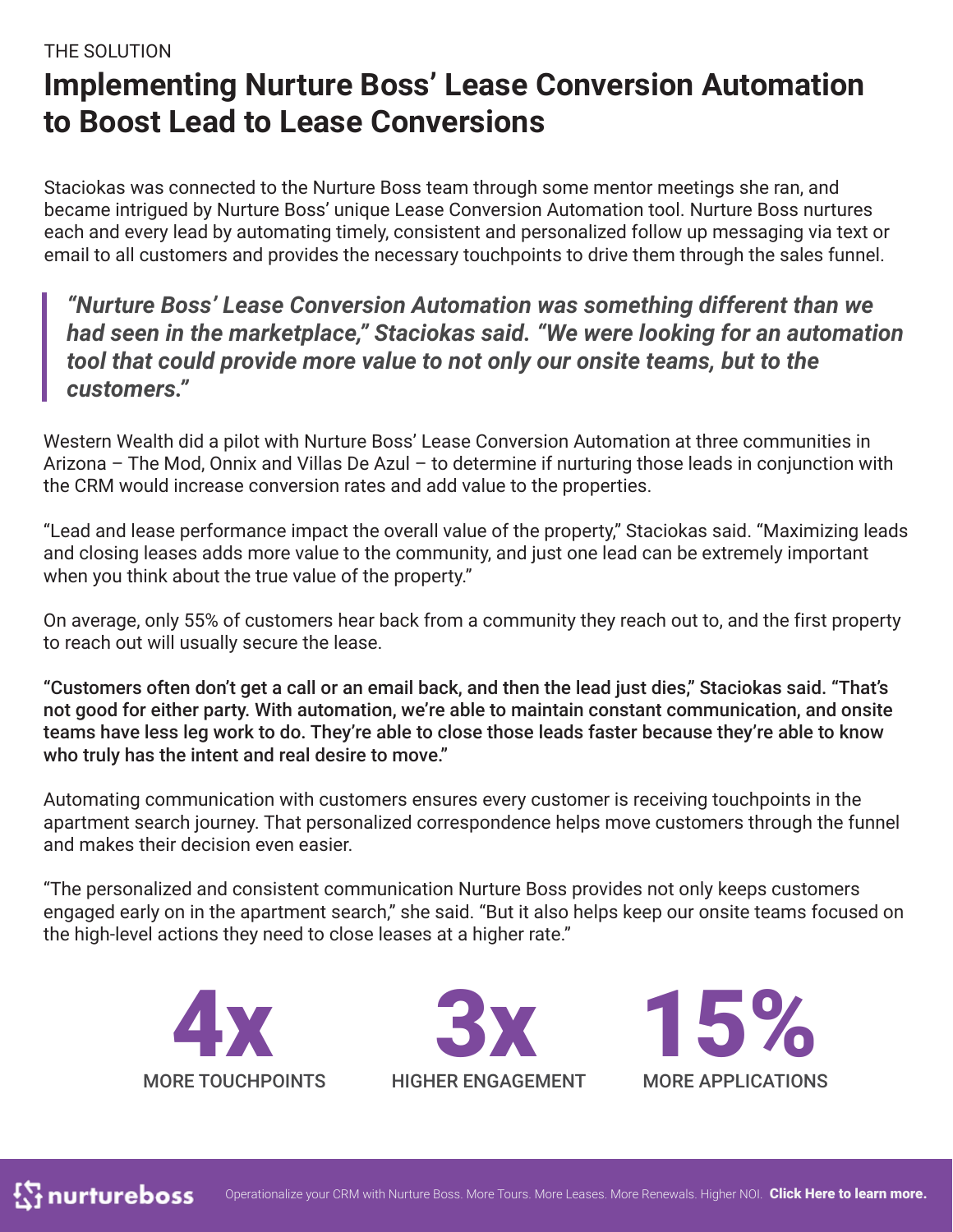### THE RESULTS **Increased Applications, Tours and Leases**

After implementing Nurture Boss' Lease Conversion Automation, the three Western Wealth communities all experienced similar results – a tremendous increase in applications, tours and leases. Nurture Boss provided Western Wealth with an efficient way to maximize each lead by communicating in a personalized way with every customer that was in their CRM.

"When customers not only get a response quickly, but they get continued communication, it just shows them we actually care for them and it makes the decision to sign a lease a lot easier," Staciokas said.

Before implementing Nurture Boss, The Mod received two applications over 30 days, and with Nurture Boss, the number of applications jumped to 55 over 60 days. With Nurture Boss, Western Wealth saw a 39% tour-to-lease conversion increase.

At Onnix, Nurture Boss' Lease Conversion Automation helped generate 105 applications in 60 days and more than 36 move-ins within a 30-day span.

Villas De Azul's lead and application count was extremely low before the Nurture Boss integration. Since implementing the Nurture Boss platform, the community gained 81 applications in less than 90 days.

**"Nurture Boss makes everything more efficient," Staciokas said. "For onsite teams, it cuts down the time to lease conversion. For customers, it creates a much better customer experience. It's a complete win-win."**

*The Mod*



**14X** APPLICATION **INCREASE** 

**39%** TOUR-TO-LEASE INCREASE

*Onnix Tempe*



**105** APPLICATION IN 60 DAYS

**36** MOVE-INS IN 30 DAYS

#### *Villas De Azul*



**81** APPLICATIONS IN 90 DAYS